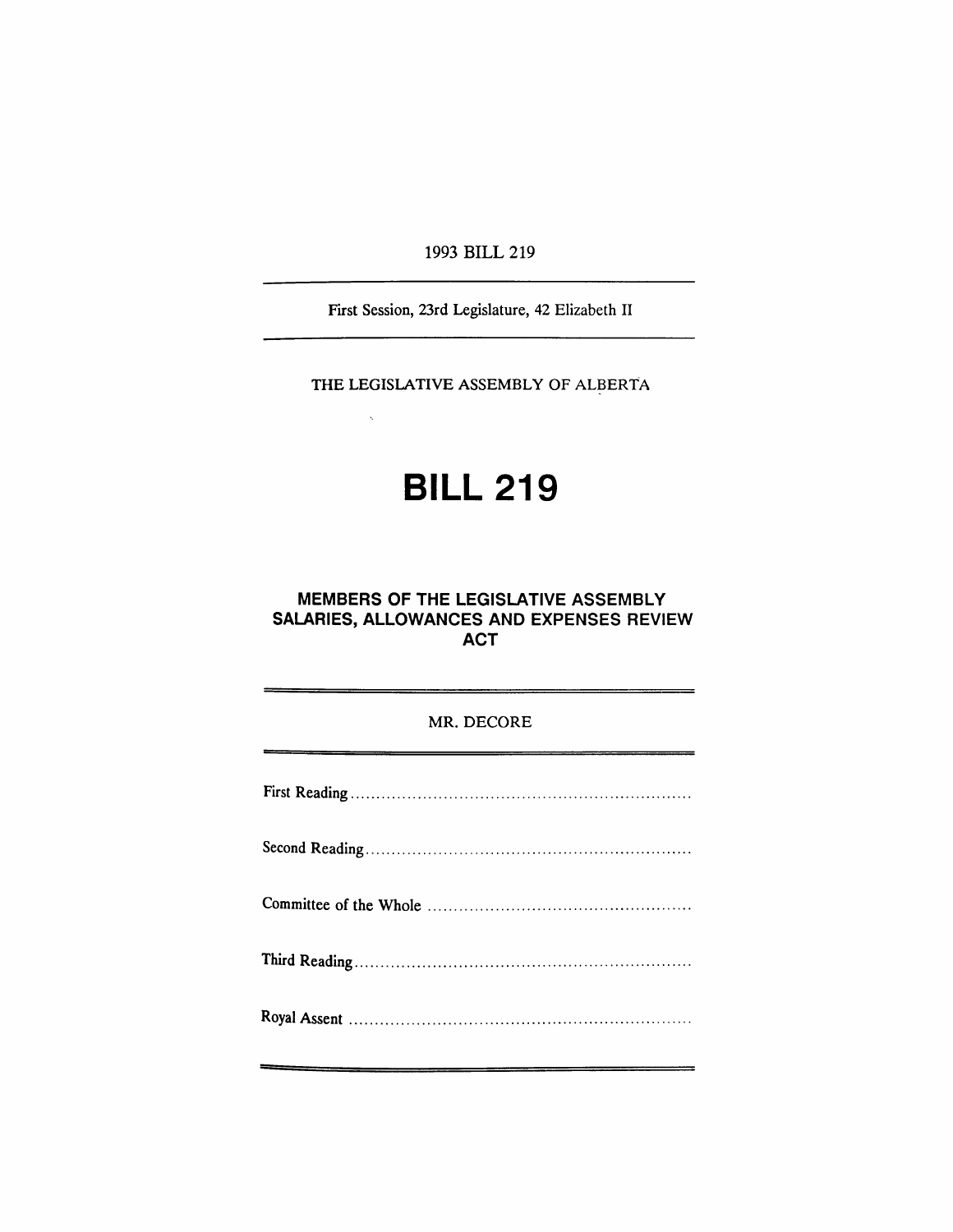*Bill 219 Mr. Decore*

# **BILL** 219

## 1993

## MEMBERS OF THE LEGISLATIVE ASSEMBLY SALARIES, ALLOWANCES AND EXPENSES REVIEW ACT

#### *(Assented to* , 1993)

HER MAJESTY, by and with the advice and consent of the Legislative Assembly of Alberta, enacts as follows:

1(1) In this Act,

(a) "Board" means the Legislative Assembly Salaries Allowances and Expenses Board appointed pursuant to section 2·,

(b) "Members' Services Committee" means the Special Select Standing Committee of the Assembly on Member's Services;

2(1) From time to time as required by this Act, a Legislative Assembly Salaries Allowances and Expenses Board shall be established consisting of:

(a) a chairman appointed by the Lieutenant Governor in Council on the recommendation of the Legislative Assembly who is

(i) a judge of the Court of Queen's Bench, the Court of Appeal or the Provincial Court, or

(ii) a retired judge of any of those courts or of the former district courts or Supreme Court of Alberta,

(b) The following persons, who are not members of the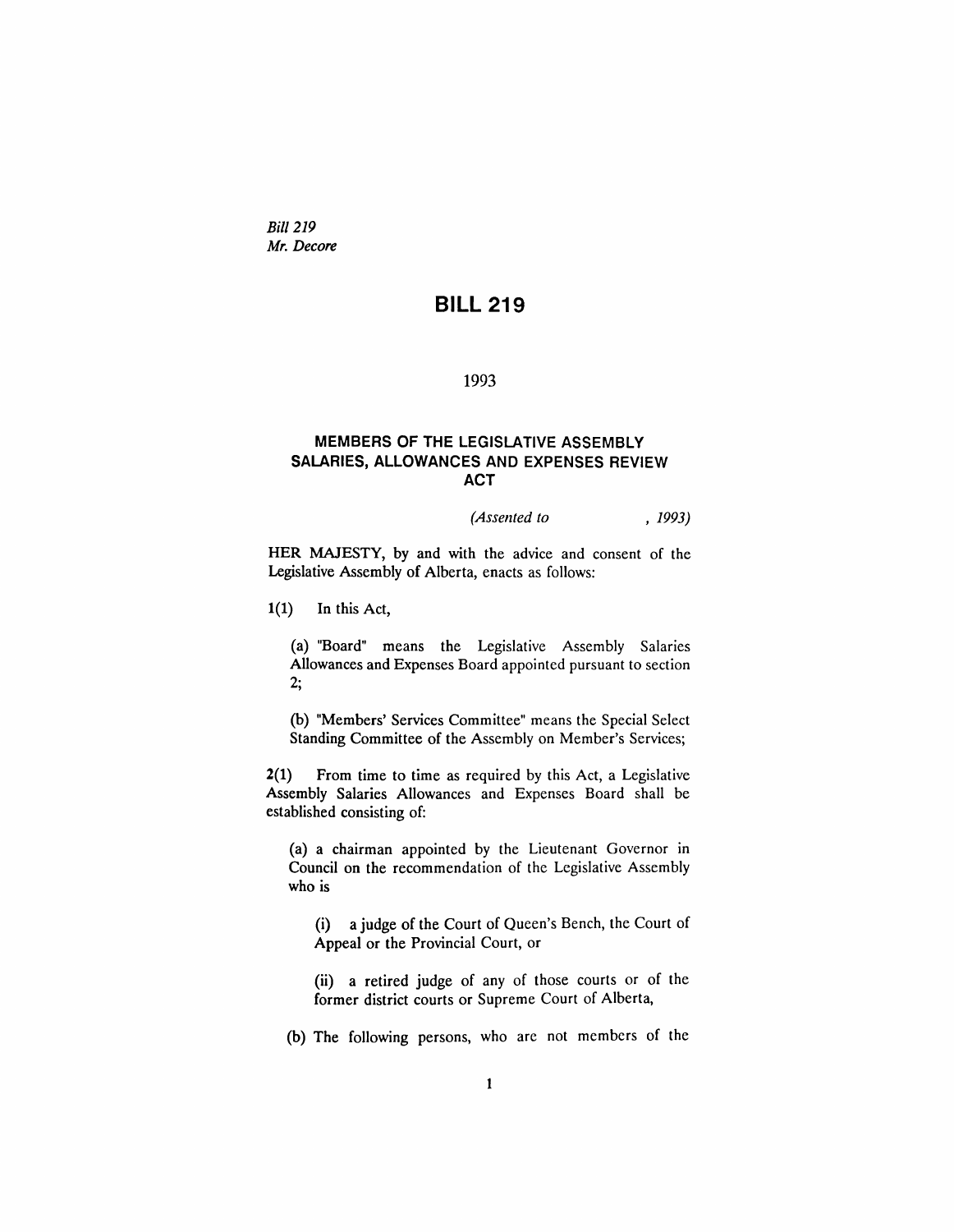Legislative Assembly or employees of Government, appointed by the Speaker of the Legislative Assembly in consultation with the President of the Executive Council, the Leader of Her Majesty's loyal opposition and the leaders of the other opposition parties represented in the Legislative Assembly:

(i) a person representing the Alberta Federation of Labour;

(ii) a person representing the Alberta Chamber of Commerce;

(iii) a person representing the Alberta Urban Municipalities Association;

(iv) a person representing the Alberta Association of Municipal Districts and Counties;

(v) a former Member of the Legislative Assembly who has not been a Member of the Legislative Assembly for at least five years;

(2) The Clerk of the Legislative Assembly shall sit as a non· voting member of the Board.

3(1) The Board shall review and, within two months of the coming into force of this Act, report to the Speaker establishing:

(a) the salaries paid to Members of the Legislative Assembly, members of Executive Council, and the leaders of opposition parties;

(b) any allowance available to Members of the Legislative Assembly;

(c) expenses paid and services paid for on behalf of Members of the Legislative Assembly;

(d) the amounts paid for those things listed in (a) to (c);

(e) the manner of claiming allowances and expenses referred to in subsections (b) and (c);

(f) such other related matters as the Board sees fit.